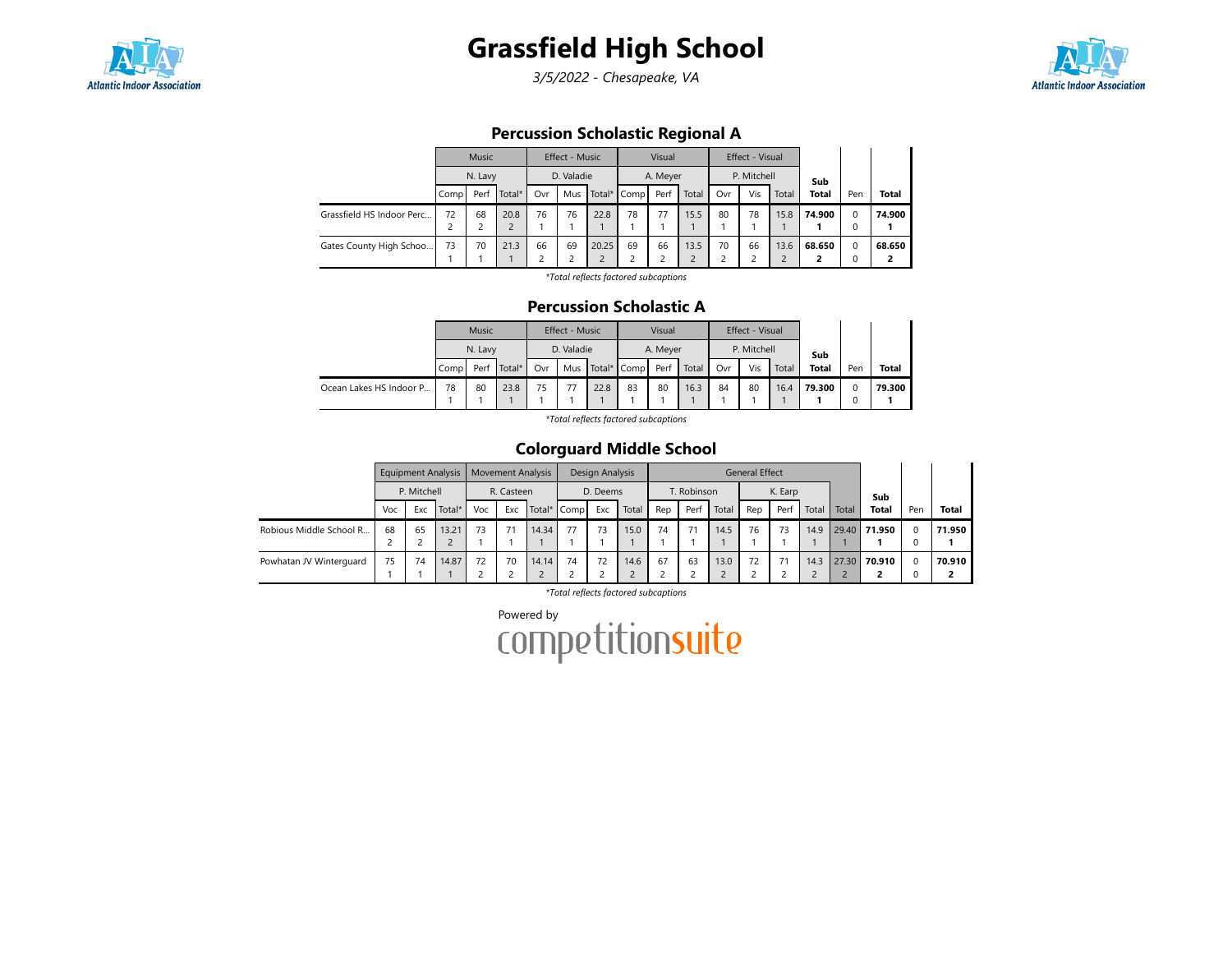

## Grassfield High School

3/5/2022 - Chesapeake, VA



## Colorguard Scholastic Regional A2

|                          |          | <b>Equipment Analysis</b> |                         |         | <b>Movement Analysis</b> |            |         | Design Analysis |           |         |             |           | General Effect |         |                        |            |             |          |                          |
|--------------------------|----------|---------------------------|-------------------------|---------|--------------------------|------------|---------|-----------------|-----------|---------|-------------|-----------|----------------|---------|------------------------|------------|-------------|----------|--------------------------|
|                          |          | P. Mitchell               |                         |         | R. Casteen               |            |         | D. Deems        |           |         | T. Robinson |           |                | K. Earp |                        |            | Sub         |          |                          |
|                          | Voc      | Exc                       | Total*                  | Voc     | Exc                      | Total*     | Comp    | Exc             | Total     | Rep     | Perf        | Total     | Rep            | Perf    | Total                  | Total      | Total       | Pen      | <b>Total</b>             |
| Ocean Lakes HS Visual En | 84       | 81                        | 16.41                   | 83      | 81                       | 16.34      | 78      | 75              | 15.3      | 79      | 77          | 15.6      | 80             | 78      | 15.8                   | 31.40      | 79.450      | 0.1      | 79.350                   |
| Powhatan HS Winterguard  | 78       | 73                        | 14.95<br>$\overline{2}$ | 68      | 65<br>2                  | 13.21      | 68      | 66<br>2         | 13.4      | 63<br>3 | 60<br>З     | 12.3      | 63<br>2        | 61      | 12.4<br>$\overline{2}$ | 24.70      | 66.260      | 2.1      | 64.160<br>$\overline{2}$ |
| Warhill HS Winter Guard  | 72<br>3  | 69                        | 14.01<br>3              | 63<br>3 | 60<br>3                  | 12.21      | 64      | 63<br>4         | 12.7<br>4 | 62<br>4 | 59          | 12.1<br>Δ | 60<br>4        | 58      | 11.8<br>4              | 23.90<br>4 | 62.820      | $\Omega$ | 62.820<br>3              |
| Perquimans County Wint   | 65<br>4  | 63<br>4                   | 12.74<br>4              | 61<br>4 | 58<br>4                  | 11.81<br>4 | 66<br>3 | 65<br>3         | 13.1      | 65<br>2 | 63          | 12.8      | 61<br>3        | 59<br>3 | 12.0<br>3              | 24.80      | 62.450<br>4 | $\Omega$ | 62.450<br>4              |
| Fluvanna JV Winterguard  | 48<br>ה. | 46                        | 9.34                    | 58<br>5 | 55                       | 11.21      | 57      | 54              | 11.1      | 53<br>5 | 50          | 10.3      | 59             | 58<br>4 | 11.7<br>5              | 22.00      | 53.650      | $\Omega$ | 53.650<br>5              |

\*Total reflects factored subcaptions

#### Colorguard Scholastic Regional A1

|                          |     |               | Equipment Analysis   Movement Analysis |     |            |             |    | Design Analysis |       |     |             |       | <b>General Effect</b> |         |       |       |              |          |              |
|--------------------------|-----|---------------|----------------------------------------|-----|------------|-------------|----|-----------------|-------|-----|-------------|-------|-----------------------|---------|-------|-------|--------------|----------|--------------|
|                          |     | P. Mitchell   |                                        |     | R. Casteen |             |    | D. Deems        |       |     | T. Robinson |       |                       | K. Earp |       |       | Sub          |          |              |
|                          | Voc | Total*<br>Exc |                                        | Voc | Exc        | Total* Comp |    | Exc             | Total | Rep | Perf        | Total | Rep                   | Perf    | Total | Total | <b>Total</b> | Pen      | <b>Total</b> |
| Gates County Varsity Win | 53  | 47            | 9.82                                   |     | 53         | 10.88       | 55 | 54              | 10.9  | 54  | 50          | 10.4  | 53                    | 50      | 10.3  |       | 20.70 52.300 | $\Omega$ | 52.300       |
|                          |     |               |                                        |     |            |             |    |                 |       |     |             |       |                       |         |       |       |              |          |              |

\*Total reflects factored subcaptions

## Colorguard Scholastic A3

|                          |     |             | <b>Equipment Analysis</b> |     | <b>Movement Analysis</b> |       |             | Design Analysis |       |     |             |       | <b>General Effect</b> |         |       |       |              |     |              |
|--------------------------|-----|-------------|---------------------------|-----|--------------------------|-------|-------------|-----------------|-------|-----|-------------|-------|-----------------------|---------|-------|-------|--------------|-----|--------------|
|                          |     | P. Mitchell |                           |     | R. Casteen               |       |             | D. Deems        |       |     | T. Robinson |       |                       | K. Earp |       |       | Sub          |     |              |
|                          | Voc | Exc         | Total*                    | Voc | Exc                      |       | Total* Comp | Exc             | Total | Rep | Perf        | Total | Rep                   | Perf    | Total | Total | <b>Total</b> | Pen | <b>Total</b> |
| James River High School  | 68  | 63          | 12.95                     | 63  | 60                       | 12.21 | 63          | 54              | 11.7  | 67  | 65          | 13.2  | 68                    | 65      | 13.3  |       | 26.50 63.360 |     | 63.360       |
|                          |     |             |                           |     |                          |       |             |                 |       |     |             |       |                       |         |       |       |              |     |              |
| Fluvanna Varsity Winterg | 57  | 53          | 10.88                     | 57  | 54                       | 11.01 | 62          | 61              | 12.3  | 64  | 61          | 12.5  | 65                    | 62      | 12.7  |       | 25.20 59.390 |     | 59.390       |
|                          |     |             |                           |     |                          |       |             |                 |       |     |             |       |                       |         |       |       |              |     |              |

\*Total reflects factored subcaptions

Powered by<br>COMPETitionsuite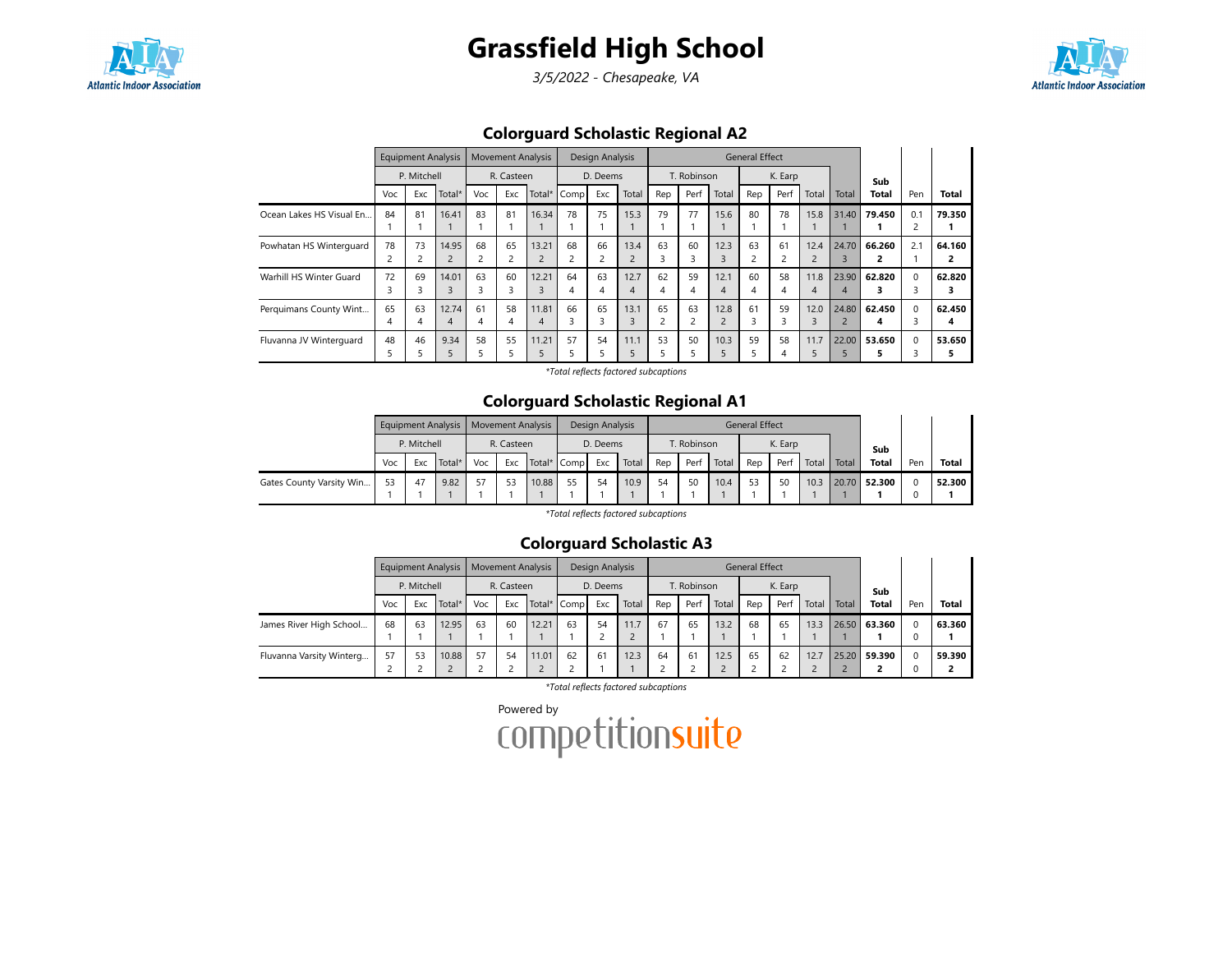



3/5/2022 - Chesapeake, VA



## Colorguard Scholastic A2

|                           |     |             | Equipment Analysis |     |            | <b>Movement Analysis</b> |             | Design Analysis |       |     |             |       | <b>General Effect</b> |         |       |       |              |     |        |
|---------------------------|-----|-------------|--------------------|-----|------------|--------------------------|-------------|-----------------|-------|-----|-------------|-------|-----------------------|---------|-------|-------|--------------|-----|--------|
|                           |     | P. Mitchell |                    |     | R. Casteen |                          |             | D. Deems        |       |     | T. Robinson |       |                       | K. Earp |       |       | Sub          |     |        |
|                           | Voc | Exc         | Total*             | Voc | Exc        |                          | Total* Comp | Exc             | Total | Rep | Perf        | Total | Rep                   | Perf    | Total | Total | <b>Total</b> | Pen | Total  |
| Colonial Heights HS Conc  | 71  | 69          | 13.94              | 73  | 70         | 14.21                    | 74          | 73              | 14.7  | 75  | 73          | 14.8  | 75                    | 73      | 14.8  | 29.60 | 72.450       |     | 72.450 |
| Jefferson Forest HS Winte | 64  | 61          | 12.41              | 68  | 65         | 13.21                    | 73          | 68              | 14.1  | 67  | 64          | 13.1  | 72                    | 69      | 14.1  | 27.20 | 66.920       |     | 66.920 |

\*Total reflects factored subcaptions

#### Colorguard Scholastic A1

|                        |     |             | <b>Equipment Analysis</b> |     | Movement Analysis |       |             | Design Analysis |       |     |             |       | <b>General Effect</b> |         |       |       |              |          |              |
|------------------------|-----|-------------|---------------------------|-----|-------------------|-------|-------------|-----------------|-------|-----|-------------|-------|-----------------------|---------|-------|-------|--------------|----------|--------------|
|                        |     | P. Mitchell |                           |     | R. Casteen        |       |             | D. Deems        |       |     | T. Robinson |       |                       | K. Earp |       |       | Sub          |          |              |
|                        | Voc | Exc         | Total*                    | Voc | Exc               |       | Total* Comp | Exc             | Total | Rep | Perf        | Total | Rep                   | Perf    | Total | Total | <b>Total</b> | Pen      | <b>Total</b> |
| Grassfield HS Combined | 82  | 80          | 16.14                     | 84  | 81                | 16.41 | 80          | 81              | 16.1  | 83  | 80          | 16.3  | 84                    | 82      | 16.6  | 32.90 | 81.550       | $\Omega$ | 81.550       |
|                        |     |             |                           |     |                   |       |             |                 |       |     |             |       |                       |         |       |       |              | 0        |              |
| Hickory HS Winterguard | 74  |             | 14.41                     | 75  | 73                | 14.74 | 77          | 78              | 15.5  | 85  | 82          | 16.7  | 82                    | 80      | 16.2  | 32.90 | 77.550       | $\Omega$ | 77.550       |
|                        |     |             |                           |     |                   |       |             |                 |       |     |             |       |                       |         |       |       |              | 0        |              |

\*Total reflects factored subcaptions

## Colorguard Independent A

|                           |     |             | <b>Equipment Analysis</b> |     | <b>Movement Analysis</b> |       |             | Design Analysis |       |     |             |       | <b>General Effect</b> |         |       |       |              |     |              |
|---------------------------|-----|-------------|---------------------------|-----|--------------------------|-------|-------------|-----------------|-------|-----|-------------|-------|-----------------------|---------|-------|-------|--------------|-----|--------------|
|                           |     | P. Mitchell |                           |     | R. Casteen               |       |             | D. Deems        |       |     | T. Robinson |       |                       | K. Earp |       |       | Sub          |     |              |
|                           | Voc | Exc         | Total*                    | Voc | Exc                      |       | Total* Comp | Exc             | Total | Rep | Perf        | Total | Rep                   | Perf    | Total | Total | <b>Total</b> | Pen | <b>Total</b> |
| Revolutionary WinterGuard | 75  | 75          | 15.0                      | 75  | 71                       | 14.48 | 74          | 71              | 14.5  | 72  | 69          | 14.1  | 73                    | 70      | 14.3  | 28.40 | 72.380       |     | 72.380       |
|                           |     |             |                           |     |                          |       |             |                 |       |     |             |       |                       |         |       |       |              |     |              |
| JMU Nuance A              | 76  | 73          | 14.81                     | 73  | 68                       | 13.95 | 75          | 69              | 14.4  | 75  |             | 14.6  | 71                    | 69      | 14.0  |       | 28.60 71.760 |     | 71.760       |
|                           |     |             |                           |     |                          |       |             |                 |       |     |             |       |                       |         |       |       |              |     |              |

\*Total reflects factored subcaptions